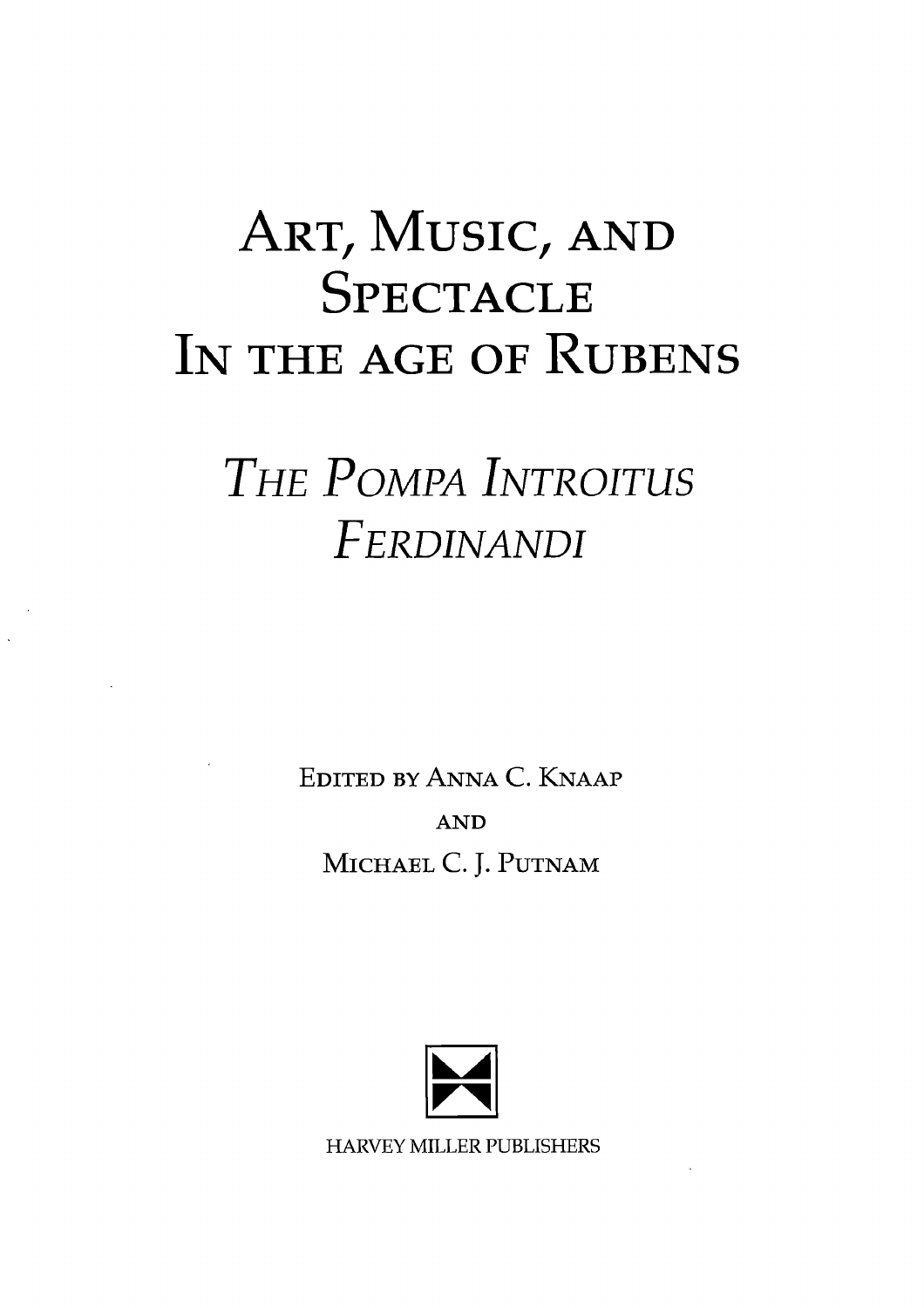## **CONTENTS**

|                                                                                                 | 1    |
|-------------------------------------------------------------------------------------------------|------|
| ANNA C. KNAAP                                                                                   | 3    |
| I. Historical Background and Intellectual Milieu                                                | 35   |
| Rubens, Antwerp, and the Fight for Domination of the World Trade System<br>JONATHAN ISRAEL      | 37   |
| Peiresc, Rubens, and Visual Culture, Circa 1620<br>PETER N. MILLER                              | 49   |
| II. Music, Vernacular Theater, and Performance                                                  | 65   |
| <b>BART RAMAKERS</b>                                                                            | 67   |
| Music Performed in the Triumphal Entry of the Cardinal-Infante Ferdinand into<br>LOUIS P. GRIJP | 95   |
|                                                                                                 | 115  |
| <b>FRANK FEHRENBACH</b>                                                                         | 117  |
| Animation and Petrifaction in Rubens's Pompa Introitus Ferdinandi<br><b>CAROLINE VAN ECK</b>    | 143. |

 $\sim$ 

 $\sim 10$ 

 $\sim$